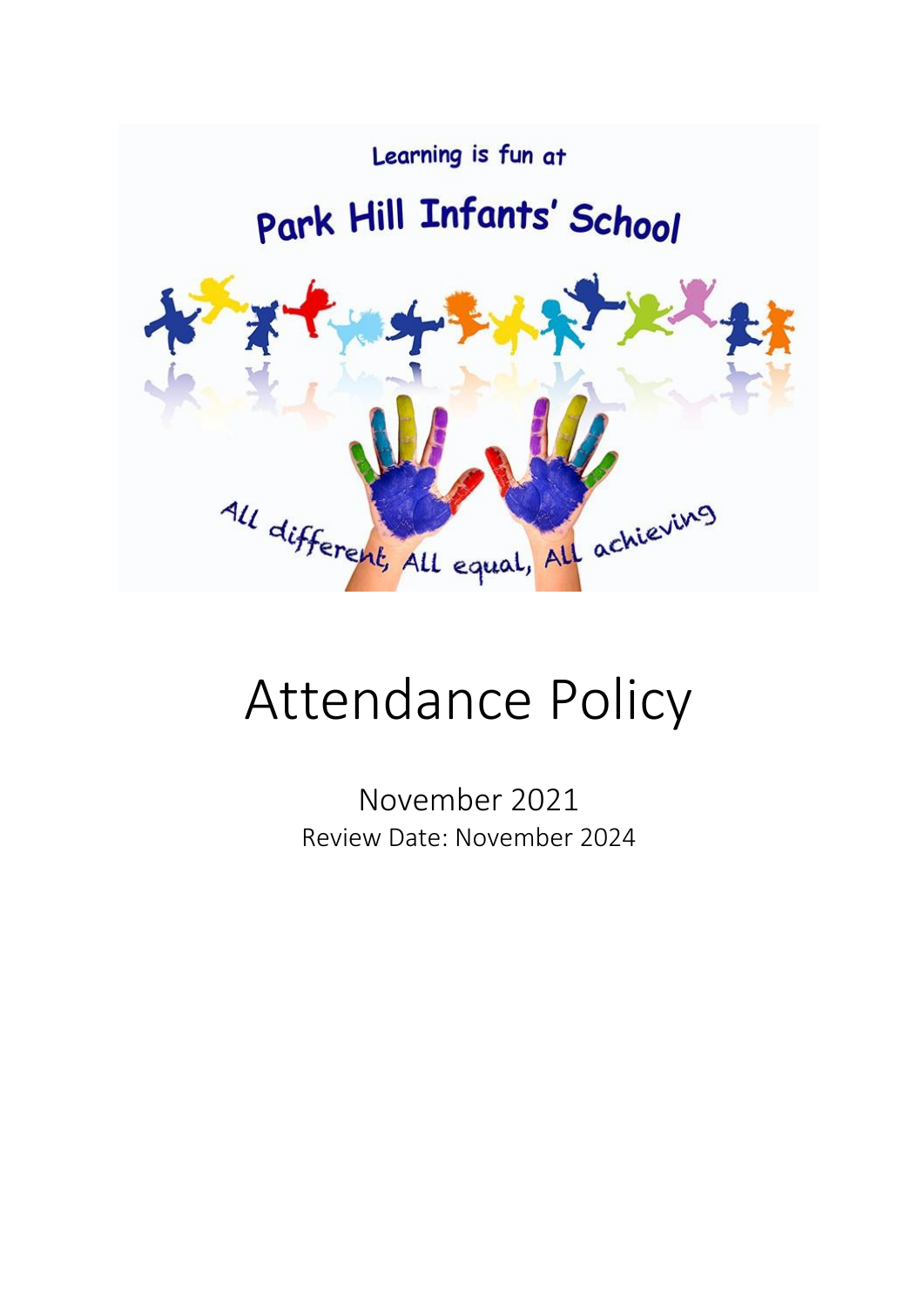| Version        | <b>Date</b>      | <b>Actions</b>                                                                                                                                                                                                                           |  |  |  |
|----------------|------------------|------------------------------------------------------------------------------------------------------------------------------------------------------------------------------------------------------------------------------------------|--|--|--|
| V1             | January 2017     | Original document                                                                                                                                                                                                                        |  |  |  |
| V <sub>2</sub> | June 2019        | Reviewed                                                                                                                                                                                                                                 |  |  |  |
|                | <b>July 2019</b> | Approved at FGB on 9 July 2019                                                                                                                                                                                                           |  |  |  |
| V <sub>3</sub> | September 2021   | Amended Registration Times and Late Letter criteria<br>Amended legal phrasing relating to Penalty Notices under<br>Section 444 of the Education Act 1996<br>Removal of the term 'fixed penalty notice', replaced by 'penalty<br>notice.' |  |  |  |
|                |                  | Approved at Progress and Attainment Committee on 15<br>November 2021                                                                                                                                                                     |  |  |  |

By law, parents are required to ensure that their children of compulsory school age are registered at school and attend regularly. Absence should only occur when a child is unfit to learn or has a day of religious observance.

Children's life chances are enhanced by regular attendance at school and the school will support parents and carers in achieving excellent attendance in order to maximise educational opportunities for their children. The school will communicate the minimum expected attendance level for every pupil for the academic year at the beginning of the academic year and reminders will be sent throughout. Where a child is placed on school roll in-year, this information will be communicated to parents and carers upon their admission to the school.

There are clear links between poor attendance and poor attainment. An analysis by the DCSF in 2005/6 found that over 90% of pupils with fewer than 7.5 days' absence gained at least five A\*-C grades at GCSE compared with only 31% of pupils whose absence was over 20 days.

#### Our Expectations

#### We expect that all pupils will:

- attend school regularly;
- attend school punctually;
- attend school appropriately prepared for the day;
- be picked up from school punctually;

#### We expect that all parents/carers/persons who have day to day responsibility for the children and young people will:

- encourage regular school attendance and be aware of their legal responsibilities;
- ensure that the child/children in their care arrive at school punctually, prepared for the school day;
- notify the school if their child is going to be late due to an unforeseen circumstance (i.e. car breaking down, urgent appointment)
- ensure that they contact the school whenever the child/children is unable to attend school;
- contact the school promptly whenever any problem occurs that may keep the child away from school;
- provide at least two up to date contact numbers and inform the school of any changes of address;
- provide supporting medical documentation if the absence is for 3 days or more. This can be produced in the form of an appointment card, prescription or letter;
- provide a note, letter or appointment card indicating attendance at the dentist, doctor or optician before the arranged appointment unless an emergency situation has arisen.

#### We expect that school staff will:

- keep regular and accurate records of attendance for all pupils, twice daily;
- monitor every pupil's attendance;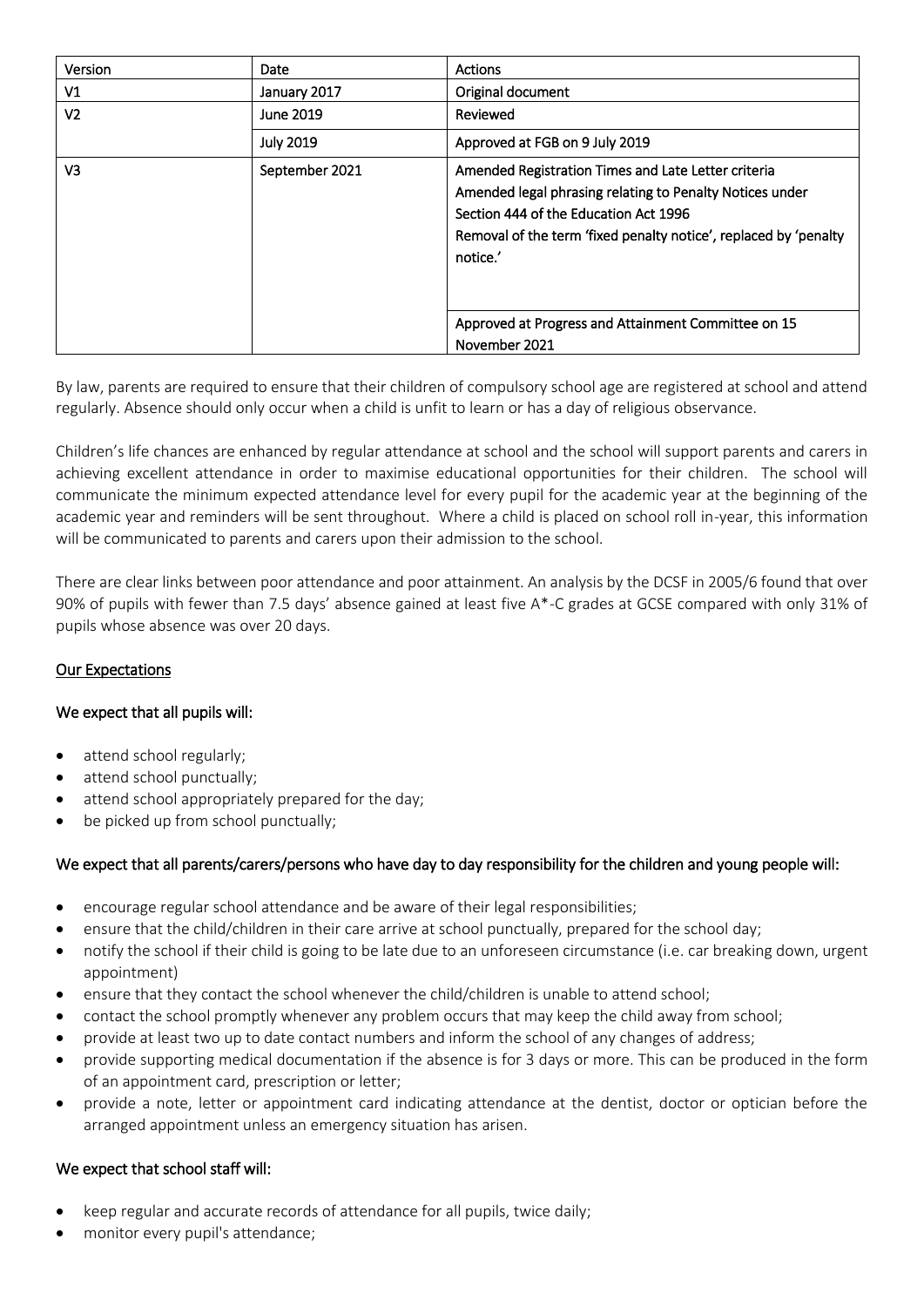- contact parents as soon as possible when a pupil fails to attend where no message has been received to explain the absence;
- follow up all unexplained absences;,
- encourage good attendance;
- provide a welcoming atmosphere for children; provide a safe learning environment; provide a sympathetic response to any pupil's concerns;
- make initial enquiries of parents/carers of pupils who are not attending regularly, express their concern and clarify the school's and the LA's expectations with regard to regular school attendance;
- refer irregular or unjustified patterns of attendance to Education Welfare.

## Encouraging Attendance

The school encourages regular attendance in the following ways:

- by providing a caring and welcoming learning environment;
- by responding promptly to a child or parent/carer concern about the school or other pupils;
- by taking time to discuss issues which may be impacting on attendance and helping parents/carers to overcome obstacles;
- by publishing and displaying attendance statistics;
- by celebrating excellent and improved attendance;
- by monitoring pupils, informing parents/carers in writing of irregular attendance and holding meetings with them and finally referring the family to Education Welfare Service (EWS) if the irregular attendance continues.

## Arrival and registration

| Morning Registration – Reception & KS1 (All classes) |                                                                                             |  |  |  |  |  |  |
|------------------------------------------------------|---------------------------------------------------------------------------------------------|--|--|--|--|--|--|
|                                                      |                                                                                             |  |  |  |  |  |  |
| $09:00$ am - 09:10am                                 | Gates are opened, children arrive to class                                                  |  |  |  |  |  |  |
| 09:10am                                              | Gates are closed, AM register is opened and called                                          |  |  |  |  |  |  |
| 09:15am                                              | Children arriving after this time are marked with an 'L' code. A reason for lateness should |  |  |  |  |  |  |
|                                                      | be entered into SIMS if received.                                                           |  |  |  |  |  |  |
| 09:25am                                              | AM register is closed. Children arriving after this time are marked with an 'U' code        |  |  |  |  |  |  |
|                                                      | (unauthorised.)* A reason for lateness should be entered into SIMS if received.             |  |  |  |  |  |  |
| Afternoon Registration                               |                                                                                             |  |  |  |  |  |  |
|                                                      |                                                                                             |  |  |  |  |  |  |
| Reception (Class 1, 2 & 3)                           |                                                                                             |  |  |  |  |  |  |
| 13:15pm                                              | PM Register is opened and called                                                            |  |  |  |  |  |  |
| 13:30pm                                              | PM Register is closed. Children arriving after this time are marked with an 'U' code        |  |  |  |  |  |  |
|                                                      | (unauthorised.)* A reason for lateness should be entered into SIMS if received.             |  |  |  |  |  |  |
| KS1 (Class 4, 5, 6, 7, 8 & 9)                        |                                                                                             |  |  |  |  |  |  |
| 13:30pm                                              | PM Register is opened and called                                                            |  |  |  |  |  |  |
| 13:45pm                                              | PM Register is closed. Children arriving after this time are marked with an 'U' code        |  |  |  |  |  |  |
|                                                      | (unauthorised.)* A reason for lateness should be entered into SIMS if received.             |  |  |  |  |  |  |

- A school day counts as 2 attendance marks.
- It is essential that children arriving and leaving school with a parent/guardian outside of the registration times are signed in or out from the school office. The signing in/out register in the office is used in the case of fire as an appendix to class registers.
- Registers are checked regularly by the Education Welfare Officer to ensure they are kept accurately by teachers and to assess the reasons and incidence of any absences.

#### Illness and medical appointments:

• Every effort should be made to arrange medical appointments outside school hours. If there is no alternative it is essential that a medical appointment card/letter is brought to the school office. All children returning to school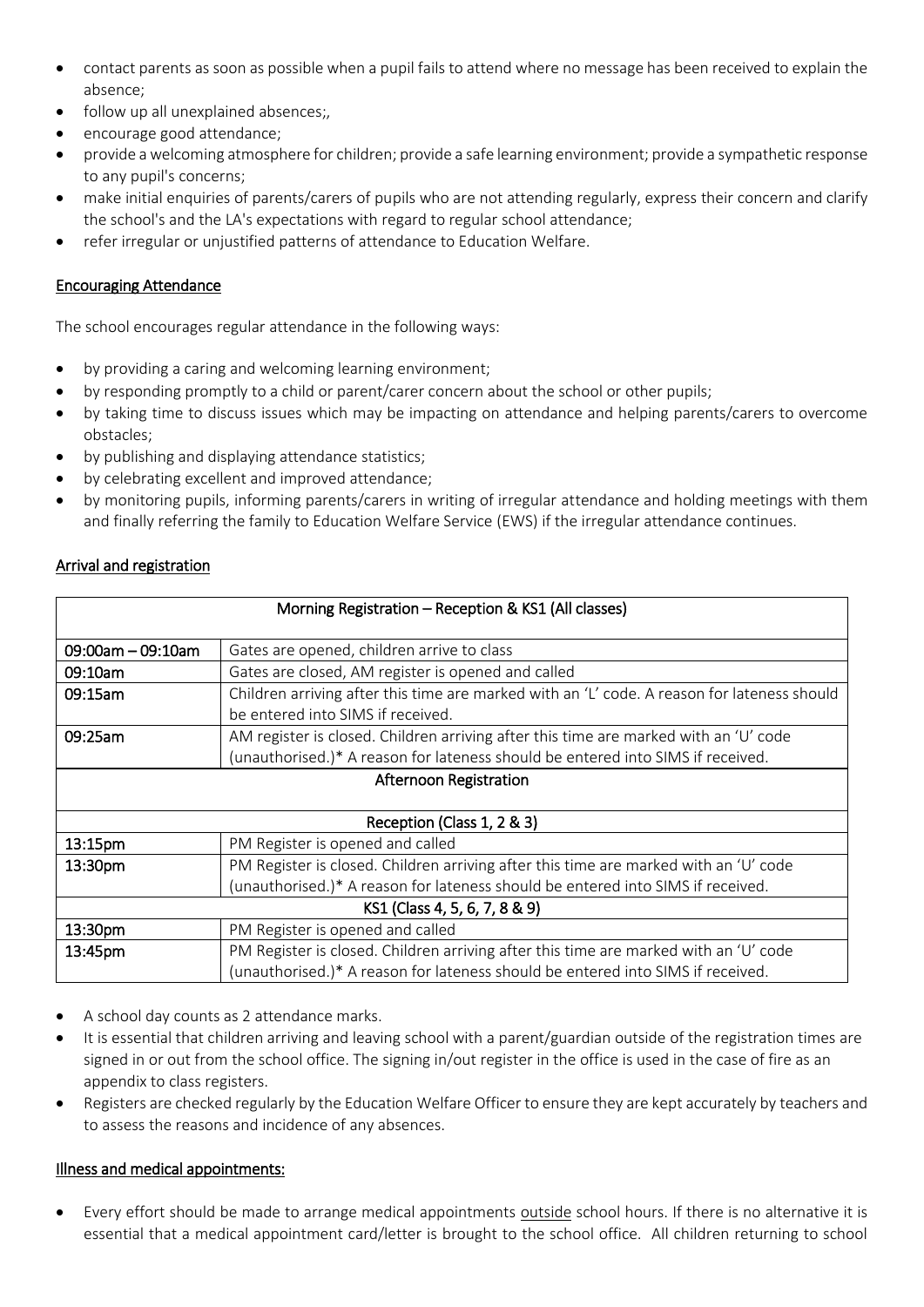must be signed in at the school office.

The school office must be informed by 9.30am on the day of a child's absence through illness. Parents should contact the office on 020 8680 0747, option 1. In the event that the parent is unable to speak with a member of the office team, a message should be left on the school's answering machine, clearly stating their child's full name, class and the specific nature of the illness along with an estimated date of return to school.

#### Leave of Absence during Term Time

Leave of absence during school time is *not a right* and can only be taken with the permission of the Head Teacher. The school holiday dates are published a year in advance and we therefore do not see any reason for parents/carers to take their child/ren out of school during term time. All applications must be received at the school not less than 3 weeks before the intended period of leave.

- The Headteacher on behalf of the Governing Body will only authorise leave in exceptional or emergency circumstances and days must be kept to a minimum.
- Requests for occasional days will not be authorised unless the circumstances are exceptional. Birthday treats/day trips with family are not considered exceptional and will not be authorised.

## Under Section 444 of the Education Act 1996, the Local Authority may issue Penalty Notices to parents of children with unauthorised absences from school. The fines are issued to each parent, for each child, and are: £60 if paid within 21 days, rising to £120 if paid between 21 and 28 days.

### Responding to Non-Attendance

Pupils whose attendance falls to 90% or lower are classed by the Department for Education (DfE) as 'persistent absentees'. Such pupils are likely to be referred to the Education Welfare Officer who will, in the first instance, work with the family to attempt to remove the obstacles causing the non-attendance. We encourage all parents to engage with the Education Welfare Officer. Where attendance fails to improve and absence cannot be justified in law, the consequence may be the issuance of Penalty Notices in accordance with the Local Authority's penalty notice protocol. In addition, the school will support the EWS in prosecutions brought under Section 444 Education Act 1996, or in applications in the Family Proceedings Court for Education Supervision Orders.

When a pupil does not attend school we will respond in the following manner:

- On the first day of absence, if no telephone call is received from the parent/carer by 9.30 a.m. the school will contact them that day.
- If there is no response, the school will continue to try to contact the parent/carer and emergency contacts for the child. If by the end of the second day, there has still been no contact made, the school will send a letter of concern to parents/carers or invite them into school to discuss the child's absence. The school will advise parents that if the absence persists that a referral will be made to EWS. We will always report an unexplained absence of a child with a Child Protection Plan to the child's social worker within one day.
- Failure to comply with the expectations set by the EWS may result in further action, an application for an Education Supervision Order, or court prosecution.

*The school register opens at 9.10 am, when students are expected to be present, and closes at 9.25am.* If a student arrives after the close of the register, they are given an attendance mark for health and safety reasons, but are regarded in law as being absent. If a child persistently attends school after the close of the register consideration will be given to (a) the issue of a Penalty Notice under section 444 of the Education Act 1996, the Local Authority may issue Penalty Notices to parents of children with unauthorised absences from school. The fines are issued to each parent, for each child, and are: £60 if paid within 21 days, rising to £120 if paid between 21 and 28 days.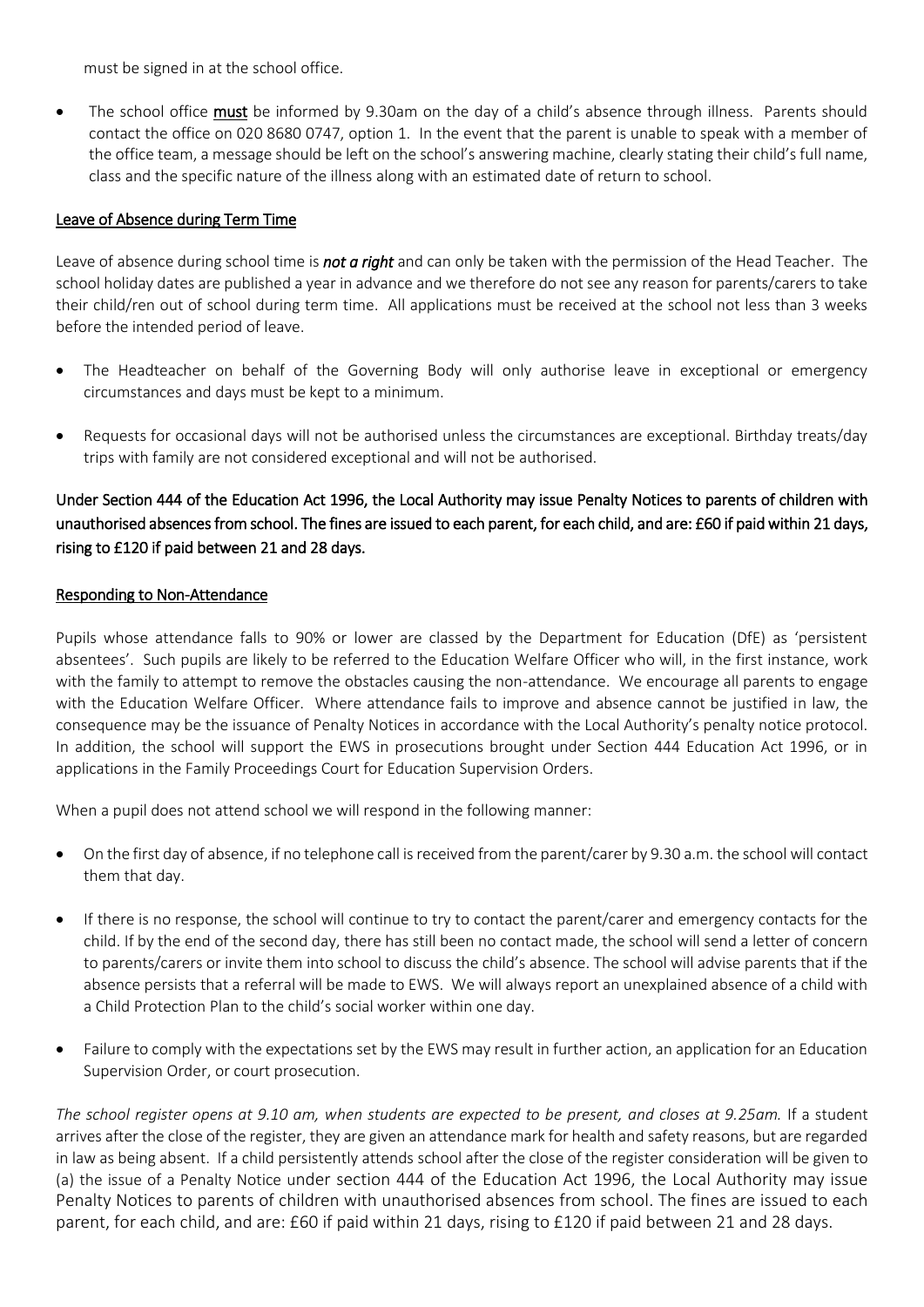or (b) a referral to our EWS for a prosecution. Lateness not only affects the learning of the student in question, but also affects the learning of others.

Persistent lateness after the register has been taken by the class teacher but before the register is closed at 9.25am, is equally concerning. The school will monitor lateness closely and send a letter of concern to parents /carers if this exceeds 5 days in any half term. Further persistent lateness will result in parents being invited into school to discuss the matter and this may result in a referral to EWS.

### Changing schools

It is important that, if families decide to send the child/children in their care to a different school, they inform the Headteacher as soon as possible in writing. A pupil will not be removed from this school roll until the following information has been received and investigated:

- the date the pupil will be leaving this school and starting the next;
- the address of the new school;
- the new home address, if it is known.

The pupil's school records will then be sent on to the new school as soon as possible. In the event that the school has not been informed of the above information, the matter will be referred to the Education Welfare Service and/or Children Missing from Education Officer at Croydon Council as appropriate.

#### School Organisation

In order for the school's Attendance Policy to be successful, every member of staff must make attendance a high priority and convey this to the pupils at all times. Parents/carers need to support these views in the home to ensure that children are receiving corresponding messages about the value of education.

In addition to this, the school has the following responsibilities:

#### Head Teacher, Governors and staff:

- Put into practice the school attendance policy;
- make sure that the registration procedures are carried out efficiently and that appropriate resources are provided;
- ensure that procedures are carried out to contact parents/carers on the first day of a child's absence;
- provide key staff with time-tabled periods for liaison and follow-up work with EW and appropriate access to attendance data;
- consult with parents/carers and children in order to improve attendance at school;
- liaise closely with EWS on a regular basis and take responsibility for ensuring appropriate pupils are identified and referred without delay;
- work in close collaboration with EWS during their termly/half termly register analysis;
- set whole school attendance targets;
- monitor and evaluate attendance with EWS.

#### Office Staff:

- to oversee the registration process and ensure that registers are completed accurately and punctually;
- to liaise with EWS regularly;
- to complete first day of absence calls
- to send out letters to persistent late comers.

#### Class teachers:

• to complete registers accurately and punctually at least twice daily;